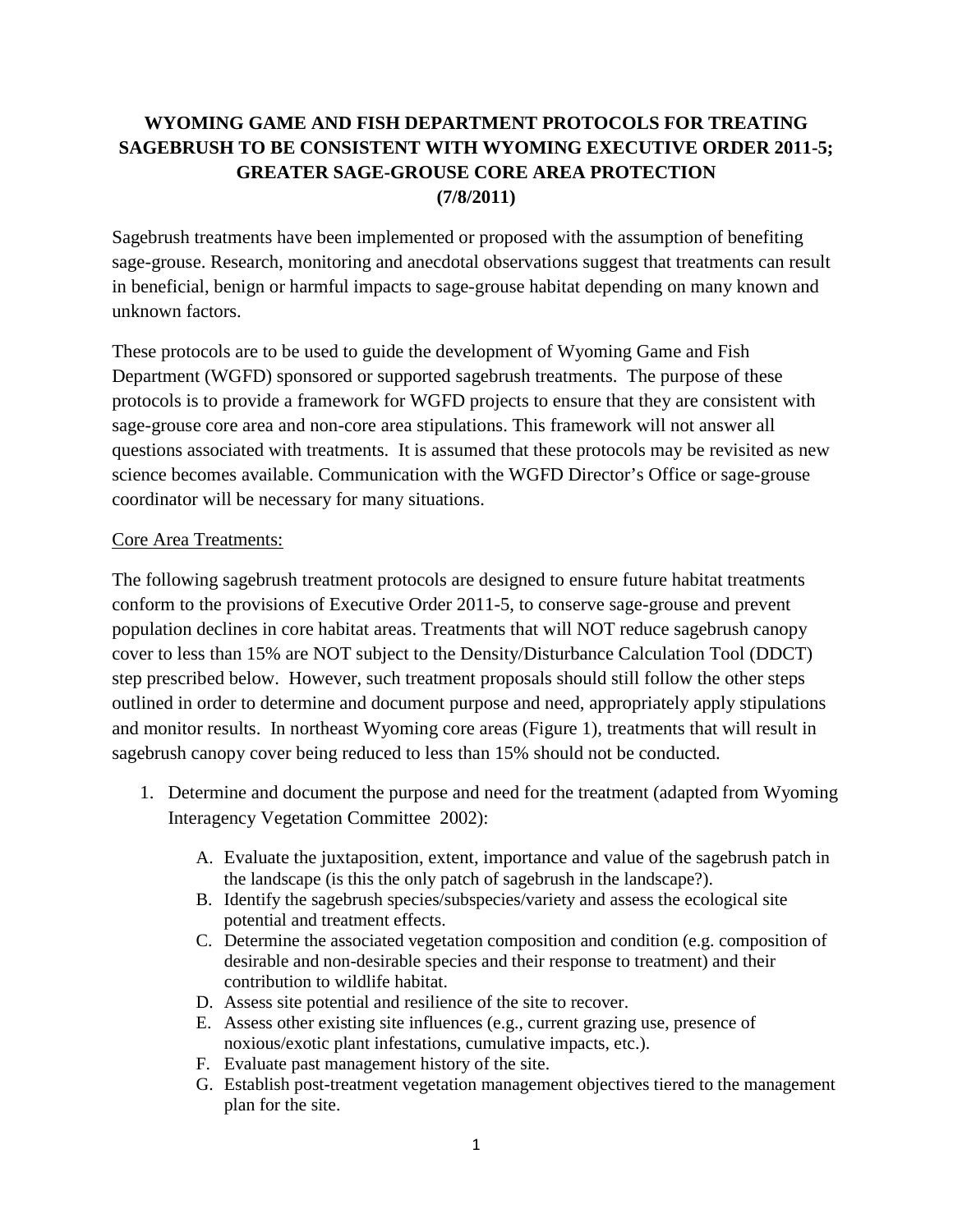- H. Create a baseline for short-term/long-term post-treatment monitoring of the site.
- 2. If there is justified purpose and need, then utilize the Density/Disturbance Calculation Tool (DDCT) outlined in Executive Order 2011-5 and conduct the prescribed analysis.
	- A. If the cumulative disturbance, including the proposed treatment, is less than 5% of suitable sage-grouse habitat as defined in the Executive Order, the project may proceed.
		- i. Recognize any treatment reducing sagebrush canopy cover to less than 15% will be considered disturbance for future disturbance calculations (adapted from Connelly et al. 2000a, Stiver et al. 2010).
		- ii. A project plan must be developed that considers, evaluates and appropriately applies the following stipulations:
			- 1. No treatment should occur within 0.6-mile of any occupied lek that results in less than 15% sagebrush canopy cover unless:
				- a. The proposed treatment is necessary to maintain the viability of the lek such as removing conifers or sagebrush encroaching on the lek site.
			- 2. Treatment implementation should not occur within 4-miles of any occupied lek from March 15 – June 30 (Wyoming Game and Fish Dept. 2010).
			- 3. Treatment implementation should not occur in designated and/or mapped sage-grouse winter concentration areas from November 15 – March 14 (Wyoming Game and Fish Dept. 2010).
			- 4. Avoid the use of fire to treat sagebrush in less than 12-inch precipitation zones (Beck et al 2009, Connelly et al 2000b, WAFWA, 2009).
			- 5. Control and monitor noxious and/or invasive vegetation posttreatment.
			- 6. Rest the treated area from grazing for two full growing seasons unless vegetation recovery dictates otherwise.
	- B. If the cumulative disturbance, including the proposed treatment, within the DDCT boundary, is greater than 5% of the suitable sage-grouse habitat and the goal of the treatment is to reduce sagebrush canopy cover to less than 15%, the project shall NOT proceed except when:
		- i. Acreage of treatment is reduced so cumulative disturbance does not exceed 5% of suitable habitat.
		- ii. The treatment is configured such that all treated habitat is within 60 meters of sagebrush habitat (adapted from Danvir 2002, Slater 2003, Wyoming Game and Fish Department 2003, Dahlgren et al. 2006) with 10% or greater canopy cover (Connelly et al. 2000a) and no more than 20% of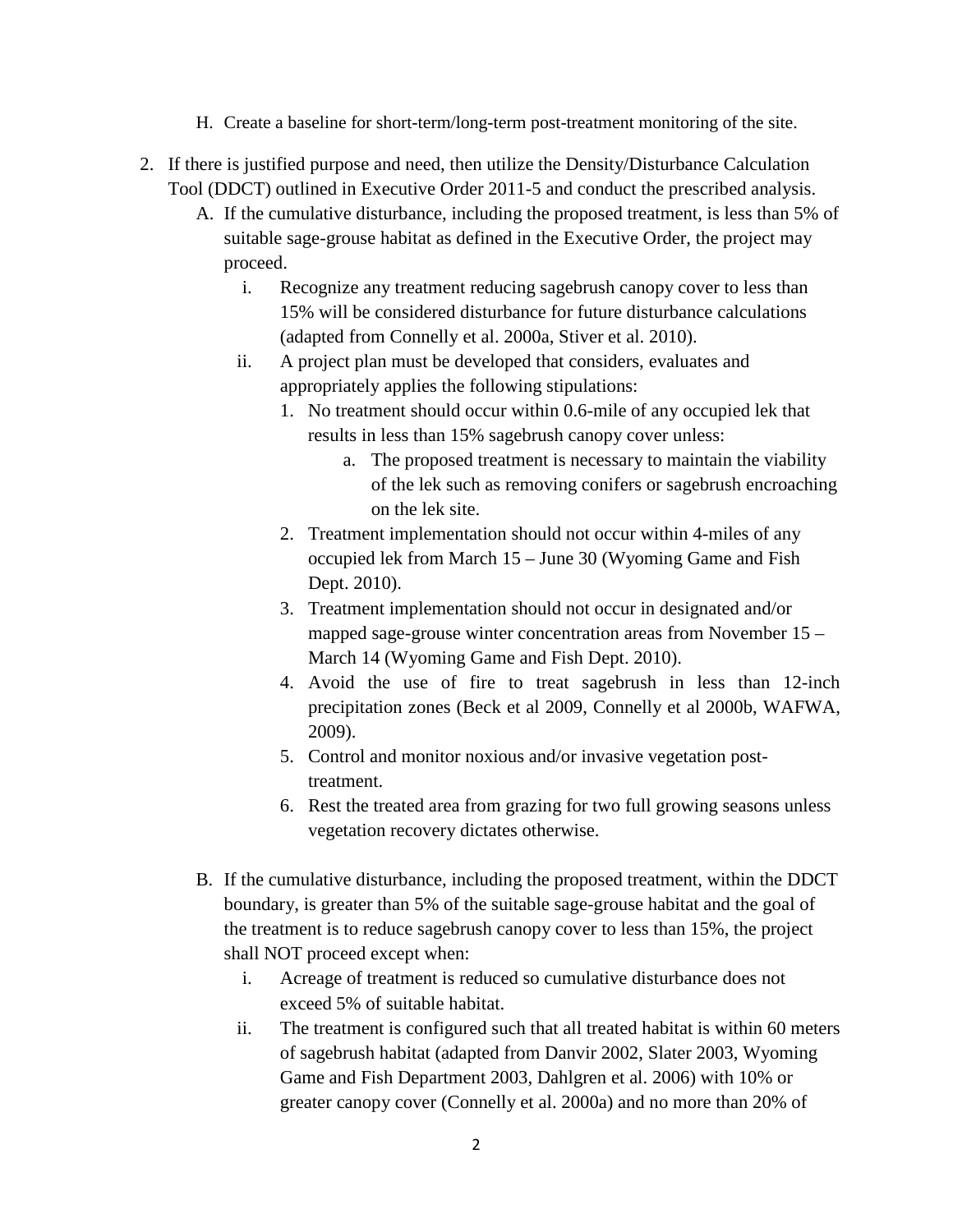suitable sage-grouse habitat in the DDCT boundary is treated in this manner (adapted from Connelly et al. 2000a).

- 3. Refer to the BLM/WAFWA Sage-grouse Habitat Assessment Framework (HAF) when conducting habitat evaluations to determine the need to treat sagebrush to enhance sagegrouse habitat and when devising standardized monitoring protocols to assess the effectiveness of treatments (Stiver et al. 2010).
- 4. In stands with less than 15% sagebrush cover pretreatment, any proposed treatment should be designed to maintain or improve sagebrush habitat (within the limits of the ecological site).

## Non-Core Area Treatments:

As is the case with industrial development outside of Core Areas, there will be greater flexibility to conduct sagebrush treatments outside of Core Areas. There can be more emphasis placed upon the habitat needs of species other than sage-grouse.

- 1. Determine and document the purpose and need for the treatment (adapted from Wyoming Interagency Vegetation Committee 2002):
	- A. Evaluate the juxtaposition, extent, importance and value of this sagebrush patch in the landscape (is this the only patch of sagebrush in the landscape?).
	- B. Identify the sagebrush species/subspecies/variety and understand the ecology and treatment effects.
	- C. Determine the associated vegetation composition and condition (e.g. composition of desirable and non-desirable species and their response to treatment) and their effects on wildlife habitat.
	- D. Consider site potential and resilience of the site to recover.
	- E. Assess the existence of other potential site influences (e.g., current grazing use, presence of noxious/exotic plant infestations, cumulative impacts, etc.).
	- F. Evaluate past management history of the site.
	- G. Establish post-treatment vegetation management objectives tiered to the future management plan.
	- H. Create a baseline for short-term/long-term post-treatment monitoring of the site.
- 2. Conduct the treatment.
- 3. Rest the treated area from grazing for two full growing seasons unless vegetation recovery dictates otherwise.
- 4. Monitor post treatment habitat conditions and grazing/browsing by ungulates to determine success.
- 5. Monitor and control noxious and/or invasive vegetation post-treatment.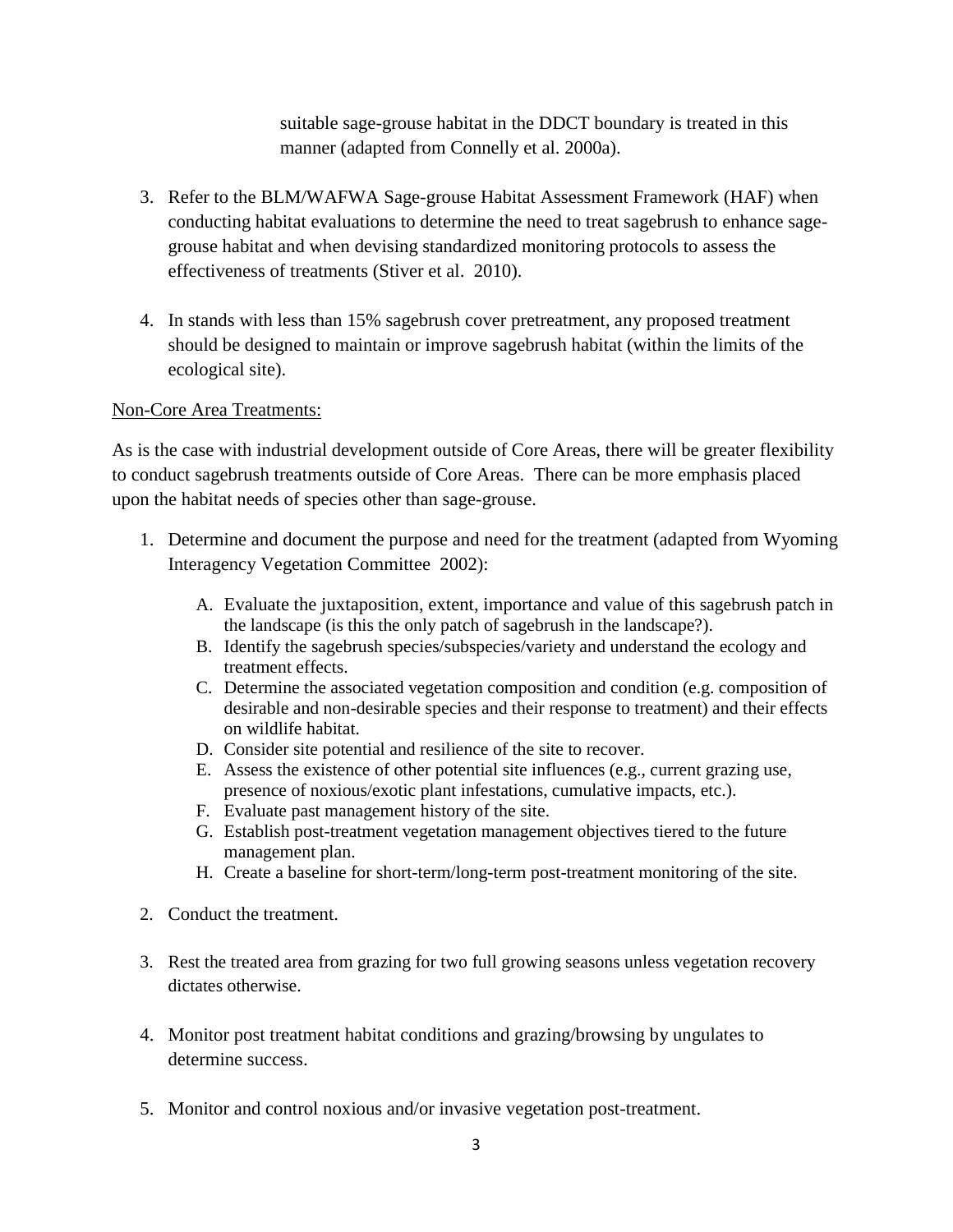## Protocol Exceptions:

Exceptions for treatments in Core Areas will be considered only if it can be demonstrated by previous research the activity will not cause declines in sage-grouse populations. The demonstration must be based on monitoring data collected and analyzed with accepted scientific based techniques.



Figure 1. Wyoming sage-grouse core areas with northeast core areas differentiated.